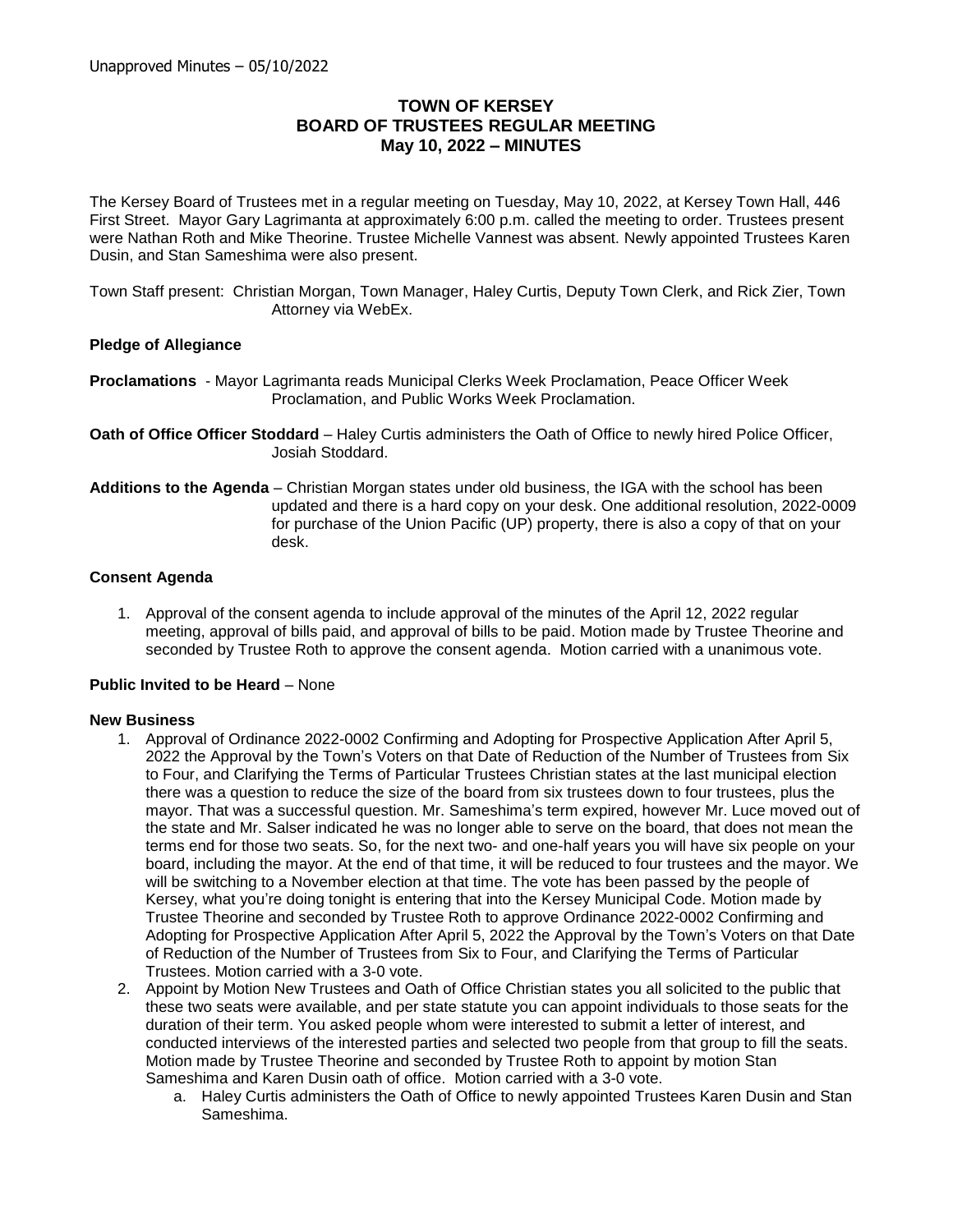## Unapproved Minutes – 05/10/2022

- 3. Approval of Ordinance 2022-0001 Confirming and Adopting (1) the Change of Regular Municipal Election Date for the Town of Kersey From the Frist Tuesday in April of Even-Numbered Years to the Tuesday Succeeding the Frist Monday in November in Each Even-Numbered Year and (2) the Coordination With Weld County Regarding Such Elections, and Extending Terms of Office of Certain Board of Trustees. Christian states at the last general election we had, the other question that passed was changing the Town of Kersey's voting from a local process to a coordinated effort with Weld County. What that means, is that Weld County will administer all of the voting processes for us, but it also moves us to a November schedule. From this day forward, if you have any question or trustee seats to be voted on, it will be voted on in November on a County ballot. This ordinance adds this to Kersey Municipal Code, per the authority of the voters. Motion made by Trustee Theorine and seconded by Trustee Roth to approve of Ordinance 2022-0001 Confirming and Adopting (1) the Change of Regular Municipal Election Date for the Town of Kersey From the Frist Tuesday in April of Even-Numbered Years to the Tuesday Succeeding the Frist Monday in November in Each Even-Numbered Year and (2) the Coordination With Weld County Regarding Such Elections, and Extending Terms of Office of Certain Board of Trustees. Motion carried with a 5-0 vote.
- 4. Approval of Resolution 2022-0006 of the Board of Trustees of the Town of Kersey, Colorado, Designating an Emergency Response Authority. Christian states per the State of Colorado, they require each municipality to have a designated emergency response authority person who is the person they call in the event of a hazardous material event or spill. Right now, by default, if you do not select one it is the local fire authority. Christian believes it is appropriate for us to designate our own Chief of Police to be that designated person. He has authority via his position and via the Board to speak on behalf of the Town when he is on scene. Motion made by Trustee Theorine and seconded by Trustee Roth to approve of Resolution 2022-0006 of the Board of Trustees of the Town of Kersey, Colorado, Designating an Emergency Response Authority being the Chief of Police, Tracy Moore. Motion carried with a 5-0 vote.
- 5. Approval of Resolution 2022-0007 Authorizing the Purchase of Vacant Land Known as Parcel 096320128001 in the Berryman Farm 3rd Minor Subdivision, and Utilizing Funds Available from the American Recovery Plan Act for the Purpose of Future Stormwater Detention. Christian states we talked about a piece of land that might become available to the Town. The same piece of land was identified as a good location for a storm water retention pond in our latest master plan study. This is a large pie shape piece of land behind the old Fire Department, now known as KB Tools, and connects to Centennial Park where we have facilities already. We will be applying for a grant that might cover up to \$323,000 (three hundred thirty-two thousand dollars), but this is also an acceptable use for American Recovery Plan Act (ARPA) funds that we have already received. The landowner (Hall Irwin) is going to get an appraisal, and any thing over \$323,000 would require a letter from Christian on behalf of the Town stating that anything over that amount is a donation to the Town of Kersey. They do have it listed for a higher price, but agreed to our offer of \$323,000. What you're voting on tonight is authorizing Christian to move forward with the closing and to use the ARPA funds for this purchase. Motion made by Trustee Roth and seconded by Trustee Theorine to approve Resolution 2022-0007 Authorizing the Purchase of Vacant Land Known as Parcel 096320128001 in the Berryman Farm 3rd Minor Subdivision, and Utilizing Funds Available from the American Recovery Plan Act for the Purpose of Future Stormwater Detention. Motion carried with a 5-0 vote.
- 6. Approval of Ordinance 2022-0003 Amending Sections 16-83, 16-85, and 16-405 of the Kersey Municipal Code Concerning Accessory Buildings or Structures and Storage/Utility Sheds. Christian says, we talked about this in previous meetings. In the Town of Kersey, we have in our code, the requirement to obtain a permit before building any building. This clarifies structures 120 square feet and under. It still requires a permit, it would be what we call a one stop permit. There will be a required fee, and allows us to ensure the set backs and other requirements are met, but does not call for an inspection of the structure. This is a clean up ordinance of one that we adopted several years ago. All structures still require a permit, this just clarifies for buildings under 120 square feet. Trustee Theorine inquires does this limit you to one structure per lot? Christian says it limits to having 30% gross backyard space occupied by 2 detached structures. You can have one detached garage and one shed. The garage attached to your home does not count. Trustee Sameshima says for residences with a large yard, he doesn't know why you cannot have 2 sheds. Mayor Lagrimanta says, there is a process for asking for a variance in cases like that. The Board of Trustees discuss a few residences where a variance might be needed. Rick says, if we find any other references to accessory structures in the code, which we may, we will deal with that at then. Motion made by Trustee Roth and seconded by Trustee Theorine to approve Ordinance 2022-0003 Amending Sections 16-83, 16-85, and 16-405 of the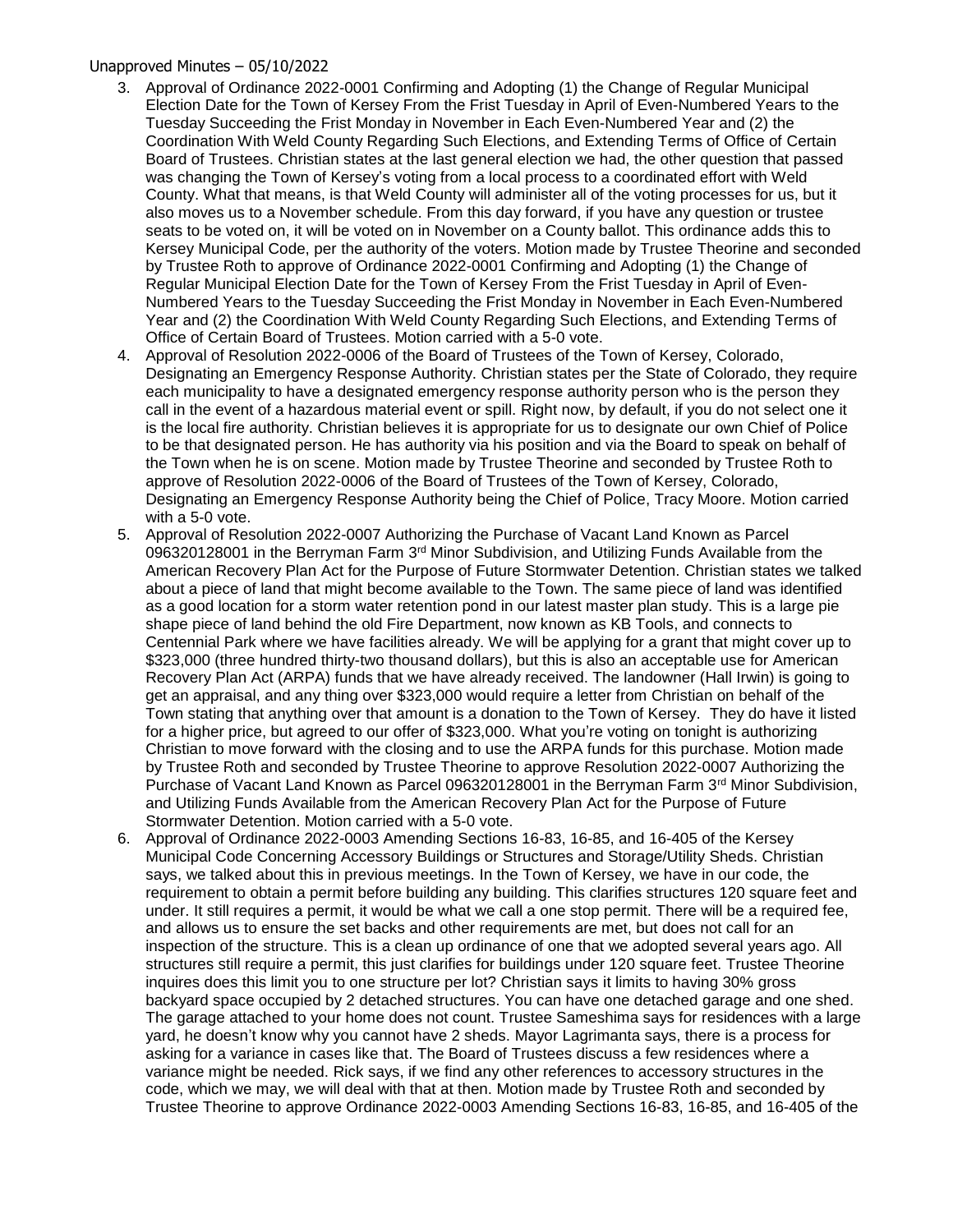## Unapproved Minutes – 05/10/2022

Kersey Municipal Code Concerning Accessory Buildings or Structures and Storage/Utility Sheds. Motion carried with a 5-0 vote.

- 7. Approval of Resolution 2022-0009 Affirming the Purchase of Certain Land and Real Property Owned by the Union Pacific Railroad. Christian states, we have been engaging in conversations with Union Pacific about purchasing the elevator next door. It has been a very long time coming. It is about 70,000 (seventy thousand) square feet of ground. It includes the structure you see and all the structures along Trumble Street. It would be 70 (seventy feet) on the north/south axis, from 1<sup>st</sup> Street to 4<sup>th</sup> Street (first street to fourth street); 1,000 (one thousand) feet on the East/West axis. We were under contract in 2020 for \$38,000 (thirty-eight thousand dollars), but some pretty significant issues came up during the due diligence phase. We let that contract lapse. We recently reengaged Union Pacific to get a contract for purchase. While the contract is not exactly perfect, the way we would have written it, Rick and Christian have worked tirelessly to get it to a palatable contract. This resolution authorizes Christian to submit the letter of intent, complete the purchase for \$55,000 (fifty-five thousand dollars), with a \$500 (five hundred dollars) contingency. This would require a 3-strand barbed wire fence along the property line, closing of the  $3^{rd}$  (third) street crossing and a maintenance agreement on the  $9^{th}$  (ninth) Street crossing. This is a very nontraditional way for Union Pacific to sell property, there are still numerous ways they could terminate the contract. Christian goes on to say, they are a willing seller and we are a willing buyer. Once we own it, we can discuss future use. Trustee Sameshima inquires, this is all North of the tracks. Christian confirms, yes, 30 (thirty) feet from the middle of the tracks is where the property line would start. Rick says, this is not a buttoned-down deal. He thinks this is a good price for what we are getting. Mayor Lagrimanta says he thinks we are at the point we either do or we don't. Being on good terms with our neighbors, and having a good working relationship with the Rail Road opens a lot of possibilities. Motion made by Trustee Theorine and seconded by Trustee Roth to approve Resolution 2022-0009 Affirming the Purchase of Certain Land and Real Property Owned by the Union Pacific Railroad. Motion carried with a 5-0 vote.
- 8. Town Manager working agreement and evaluation. Christian states, he works for the Board of Trustees as a contract agreement employee. The original contract in place until 2024 remains intact, this is an amendment to that contract. Motion made by Trustee Theorine and seconded by Trustee Roth to approve the Town Managers evaluation and working agreement. Motion carried with a 5-0 vote.

### **Old Business**

1. Approval of Resolution 2022-0008 Approving and Confirming and Intergovernmental Agreement Between the Town of Kersey and Platte Valley School District re-7, tabled 4/12/2022. Christian states this was tabled at the last meeting because we still needed some clarification, which has been worked out. There could still be a few minor changes. This is for impact fees for new homes being built. These fees are paid to the school for new students. There is a lengthy document in the packet. Exhibit A determines how they assess fees. The consultant they used to help with this, suggested a hire fee. Platte Valley School District chose not to do that. Christian expresses his support of that decision. Exhibit B shows the amounts for the cash in lieu. Our role (Town of Kersey) is to issue building permits and approve developments, we would give the permit holder or developer a form to take to the school and have it signed. This would be a part of the process to get a certificate of occupancy. Rick says, this forced both sides to take a look at the process, which had been neglected on both sides for years. Jeremy Burmeister, representing Platte Valley School District, agrees this was a much needed process. Mayor Lagrimanta inquires about land dedication. Burmeister says it would depend on what the development would bring as far as student capacity. The elementary school is the closest to capacity, of all the school buildings. Trustee Theorine inquires, Exhibit B talks about multi family homes, but that does not talk about land. Burmeister confirms, this only applies to residential buildings. The size of the structure is included in the IGA document. Christian inquires about the difference between single family home and a manufactured home. Burmeister says, the study that is included in the IGA, it shows that more children come from a manufactured (or modular) home than from a single family home. Theorine inquires if elementary is at capacity, which will be out of room first? Burmeister says probably the elementary school. The middle school was designed to be a 6-12 school so it has room. The "new high school" (which is almost 20 years old) also has plenty of room. It depends on if we get growth and what kind of growth we get. Younger families will have elementary school aged children, older people (like myself) might have kids that are a little older. Motion made by Trustee Roth, seconded by Trustee Roth to approve Resolution 2022-0008 Approving and Confirming and Intergovernmental Agreement Between the Town of Kersey and Platte Valley School District re-7. Motion carried with a 5-0 vote.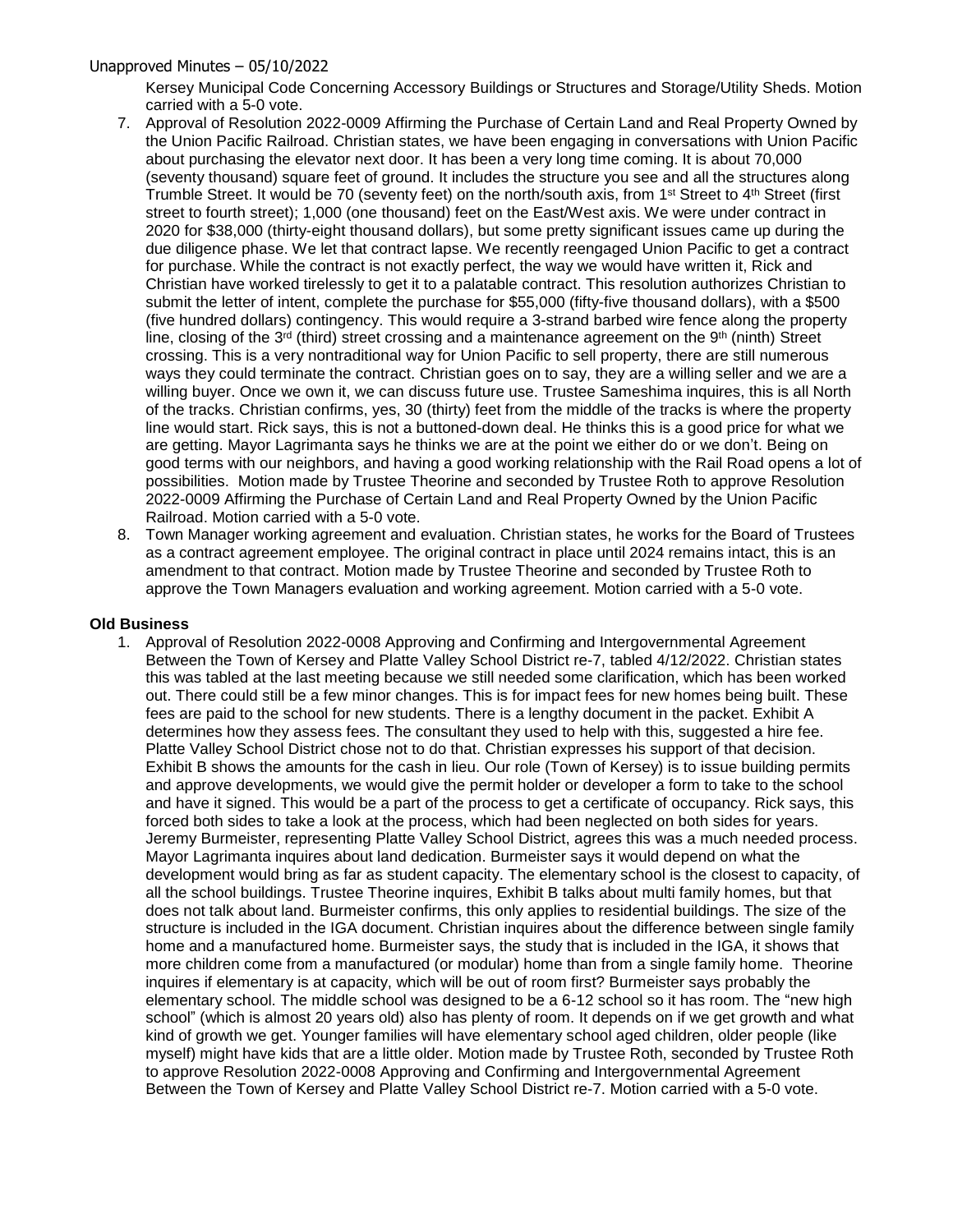# **Staff Communication**

- a. Christian says we need to appoint a representative for the Chamber and Tree Board, not as a voting member just as a liaison.
	- a. Chamber of Commerce– Mayor Lagrimanta suggests because everyone is so busy, we do a rotation for the Chamber meetings. Mayor Lagrimanta asks Christian to clarify what days they meet.
	- b. Tree Board Trustee Dusin volunteers to be the liaison for the Tree Board as she is already involved with the Tree Board. Christian clarifies, she cannot vote on both boards. Trustee Dusin agrees. Aye, unanimous vote for Trustee Dusin to serve as the Tree Board Liaison.
- b. Town Manger Christian states he met with the County last week about a new VIA mobility program. It's a van that take senior citizens to doctor appointments, grocery shopping, or to a granddaughter's birthday party. It's not a taxi service, it has to be arranged in advance. We would have to sponsor it, but Weld County would administrate it. He also spoke with the folks in Fort Lupton, this program has been very successful for them. He thinks it would cost around \$3,000 (three thousand dollars) a year, but he has very basic information at this point. Trustee Roth says, we just have to make sure people know. Christian says, it program would not start until next year, and Kaylee would be the most in touch. Christian provided the Board with updates on a pending legal issue. Christian reports that Josh got approval from Union Pacific today, for the 1<sup>st</sup> (first) Street crossing, on the second phase of the trail. He is about \$60,000 (sixty thousand dollars) under budget. CDOT says that if he can find a way that was not originally planned, but fits into this project to spend that money, to do that. We are working on a small "pocket park" at the head of the Centennial Trail, where the Welcome to Kersey sign used to be. Trustee Dusin says she has been asked if there will be a fence along the trail. Christian says, no. The Ditch Company did not want that, and neither did the Town. It is not swift water, so while a fall into the ditch would probably not feel great, you would not be carried away. Christian says we have partnered with Grandpa's Poop, to service Kohler Park, Centennial Park and Centennial Trail; to clean up after people who do not clean up after themselves. We have also contracted with a local weed sprayer, to spray all of the weeds in the streets. The bid came in at \$7,820 (seven thousand eight hundred twenty dollars), which is less than they had anticipated. Christian states, we do have to let the weeds get to a certain height before they can effectively be sprayed. Christian states, the Xcel switchover, is scheduled to happen in the end of May. They have done a considerable amount of work, but there is still work to be done. He will be meeting with a major home builder tomorrow to talk about their future building. He will bring a water use policy to the Board in June. There was some test drilling done in the Berryman Farm Subdivision, for non-potable water, it performed well. We will have a refresher on the policy at the next work session. Theorine inquires, have we received our share of water yet from the Western Truck building? Christian says we got a letter from the Fire Department saying that they were okay with that share being reassigned from the pond to the building. Christian states, it is the Fire Department's liability if they okay that, and there is not enough water for an emergency. Dollar general is actively transferring their share of water. Tomorrow we are reviewing the first round of applications for the Recreation Director position. Last he knew, we had up to 6 (six) applications that were very qualified and some that are not so qualified. James, Haley and Christian are reviewing them. Christian states, he will be talking to Hall Irwin about scraping that land in preparation for Kersey Days. We will scrape one or two times. We are checking just to be sure it is okay, as we do not own the land right now. The Board discussed ways to get rid of the goat heads. They discussed the idea of burning them, and the Fire Department using that controlled burn as training. Christian states we have one seasonal person we are hiring, and one weekend position candidate. Trustee Sameshima inquires how old they have to be? Christian says, old enough to legally work and preferably have a driver's license.
- c. Town Attorney No report. You have don't a lot of very important things tonight.